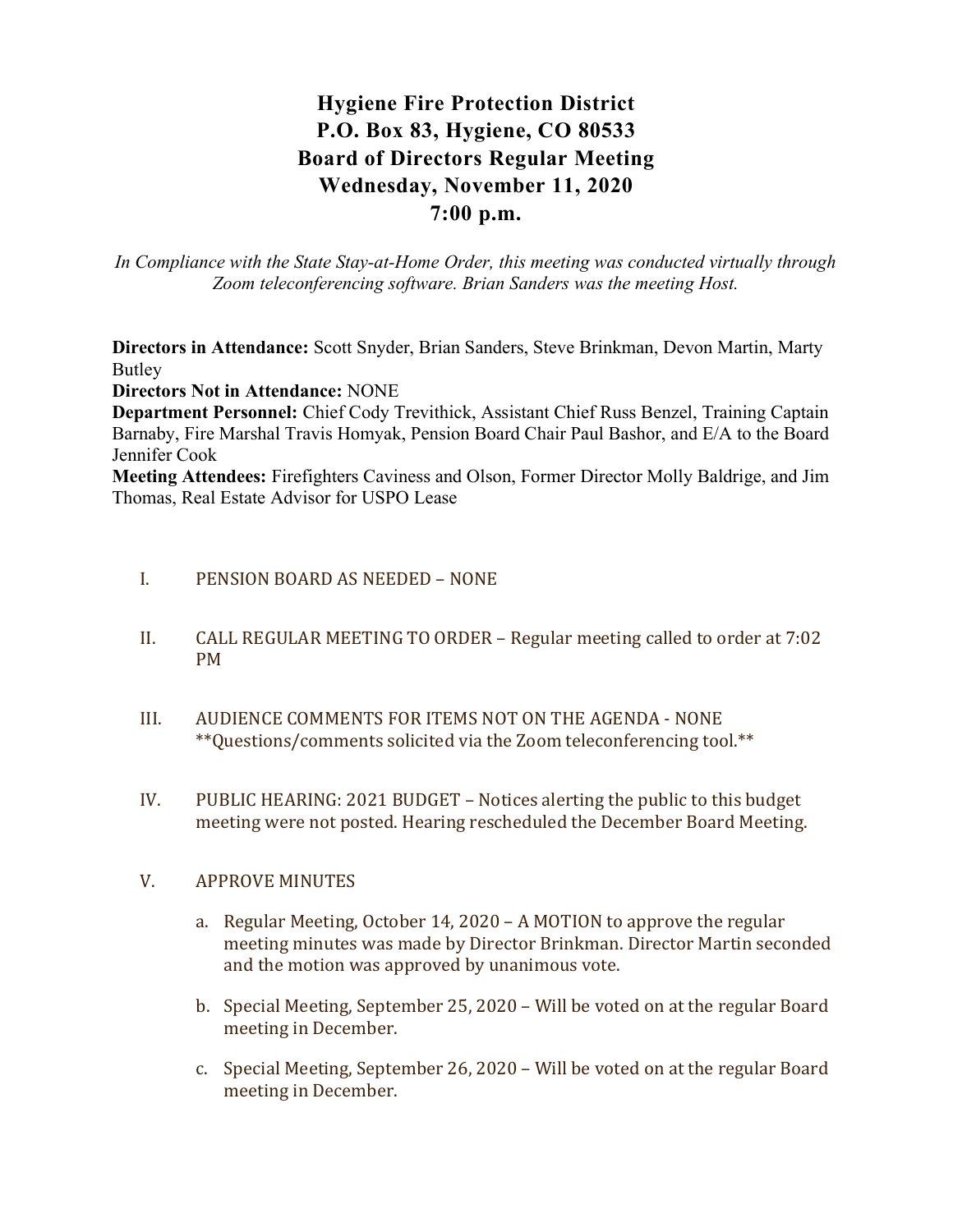### VI. REPORTS

- a. Treasurer's Report
	- i. October Financials The budget-to-actual report was reviewed and Director Sanders noted some of the accounts that are disproportionally high for this point in the year. We still have 132k remaining in the budget allocation for the new Type 3.
		- 1. Director Sanders reiterated the importance of making all remaining budget-related purchases in the month of November so that December is clear of major unexpected expenses, with the goal of containing 2020 financials to the 2020 calendar year.
		- 2. 2021 Budget- Director Sanders presented the latest version of the budget for review, with the few modifications that have been made since the October Board meeting.
			- We now have 70k set aside for 2831, to cover the costs of moving the box to a new vehicle. Consequently, we will only be transferring 25k to the vehicle replacement fund.
			- Workers compensation insurance is estimated at 30k. We are still waiting on exact figures from Tribbett Insurance.
			- The radio budget for 2021 was dropped to 2,500 from 14k, after it was decided that we could afford to make the bulk of the radio purchases with 2020 funds.
		- 3. We are still trying to get reimbursements for COVID-related expenses and we need to apply for funds to cover the costs. We've made three applications so far but they were rejected. No funds are available through Boulder County but we did get some PPE supplies from them early on.
			- Chief Trevithick and the Board signed a Disaster Emergency Declaration in April/May, which was supposed to have allowed us to tap into government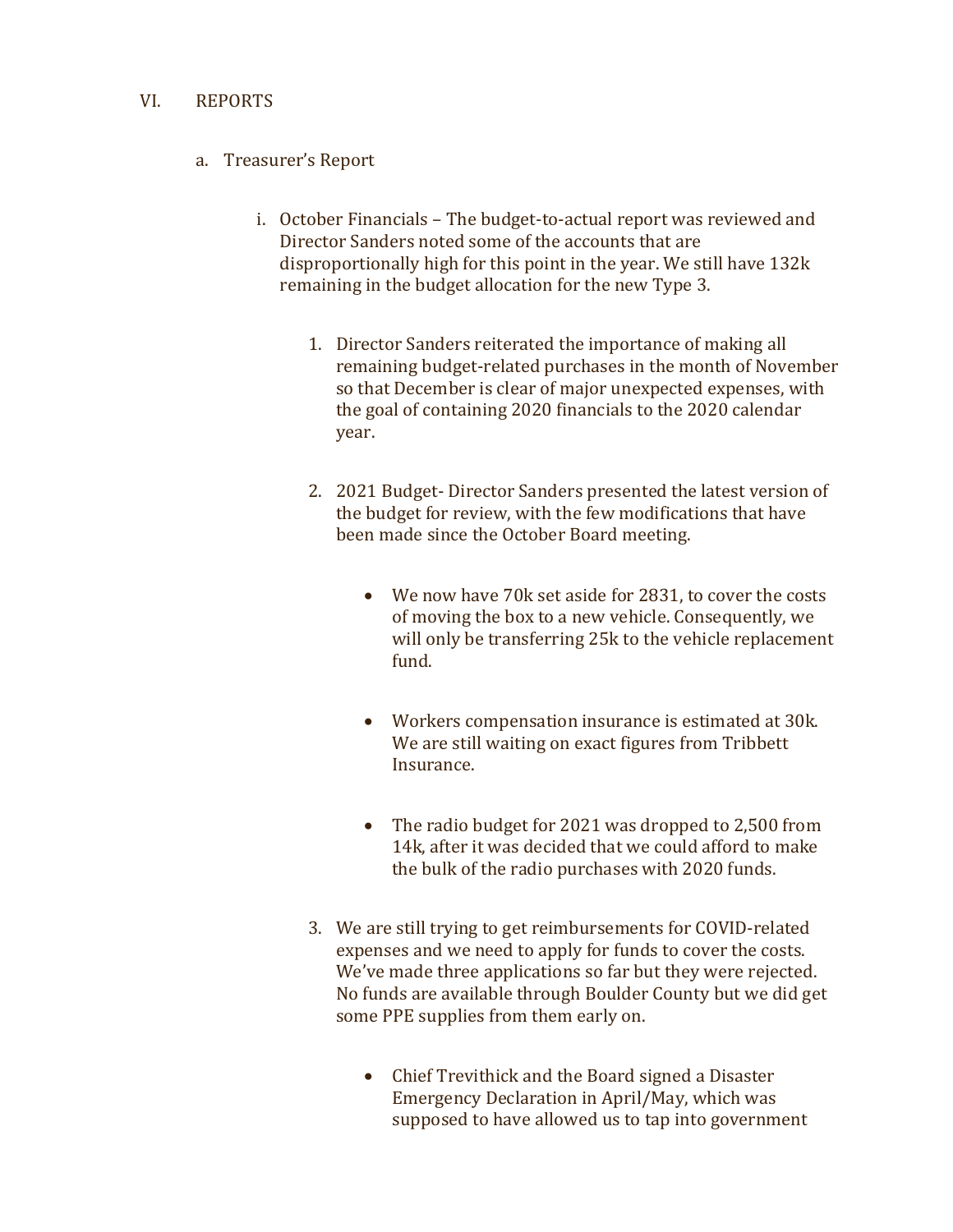funds to reimburse for COVID-related expenses. Assistant Chief Benzel will follow up with Boulder Office of Emergency Management on Monday.

4. Accountant Status – Director Sanders was scheduled to meet with Nicole, our CPA, to review financials and budget but she was affected by the Cameron Peak fire so the meeting is temporarily postponed. We need to get her advice on whether we will be eligible to file and Exemption From Audit next year, or whether we will be required to do another full audit. If we need to do a full audit, will Clausen be able to do it for us.

### b. Secretary's report

i. Upcoming deadlines – The 2021 budget must be approved at the December Board meeting. The Mill Levy certification must be submitted to Boulder County by December 15th and the full budget and accompanying documents must be submitted to the state by January 31, 2021.

## c. Chief's Report

- i. Run Data In October there were 33 calls, including 12 for Fire, 5 EMS, and 10 motor vehicle accidents. Of the EMS calls, 23% were BLS and 77% ALS. The average Dispatch-to-en-route times were  $\sim$ 2:24minutes for HFPD, and ~2:06-minutes for AMR. Over 33 calls, the average en-route-to-arrival time for HFPD was ~5:39 minutes. Over 16 calls, the average en-route-to-arrival time for AMR was  $\sim$  14:43 minutes. On all calls, there was an average of 6 responders, with a minimum of 3, and a maximum of 7.
	- 1. YTD: Out of the 257 calls through October, ~20% each were for Fire and MVAs,  $\sim$ 40% for EMS calls.
	- 2. Special Incidents: There were three deployments in October. In addition to the CalWood fire, which crossed into the Hygiene Fire Protection District, the two largest wildfires in Colorado history occurred across multiple neighboring Districts, which the HFPD helped to fight with both manpower and apparatus.
- ii. Type 3 Status We are still waiting on medical bags, rescue gear and extrication equipment to finalize 2802 before it is fully operational to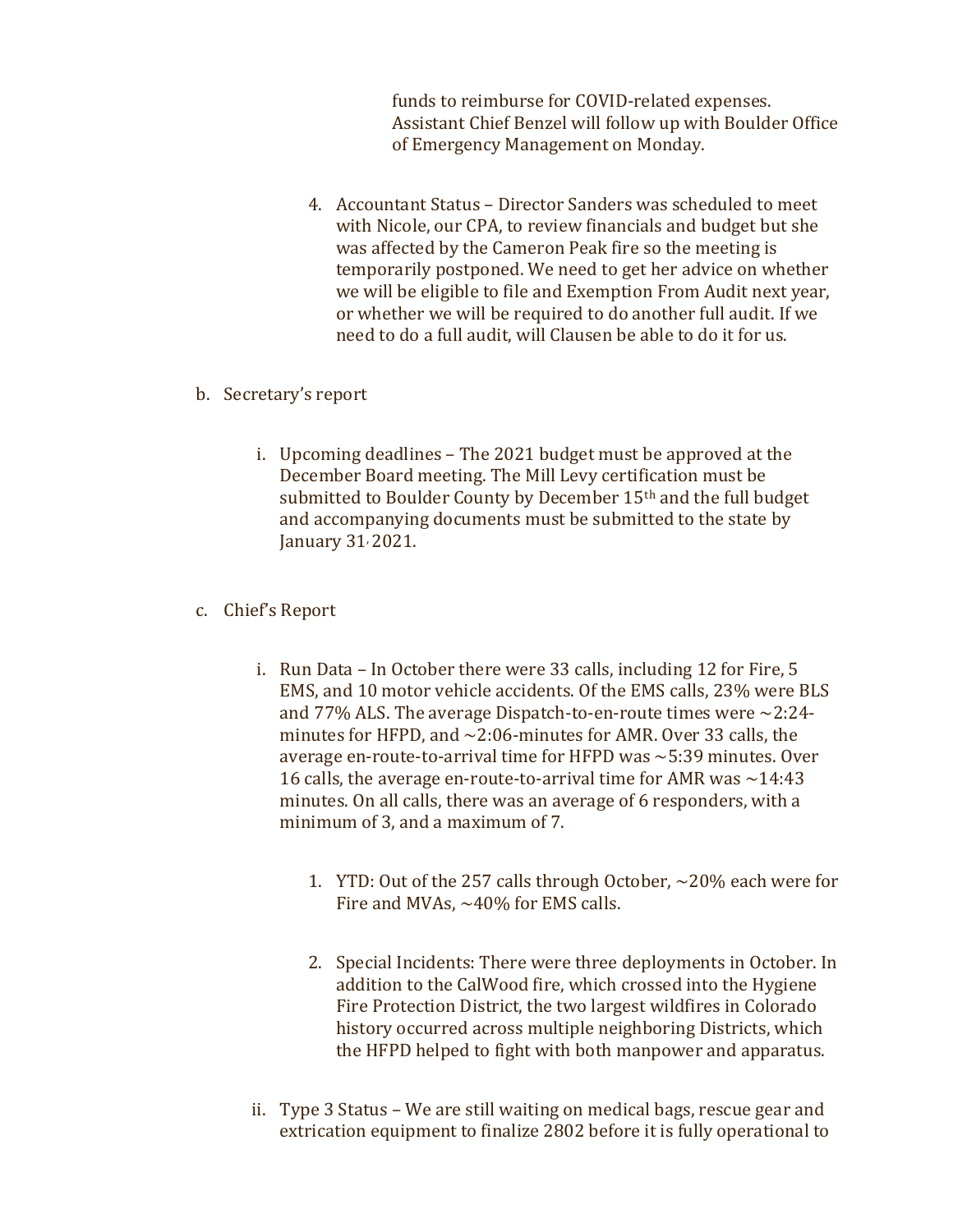go on all calls. In its current state it is equipped for any structure or wildland fires, but not MVA or medical calls.

- 1. Chief Trevithick made a point to assure the Board that, in addition to warranties, the new truck is fully covered by insurance.
- iii. Shift Coverage Assistant Chief Benzel presented shift coverage numbers for October. Good coverage overall, particularly with the number of people on deployment or on COVID-related medical commitments. There was not a single shift that was unstaffed and most shifts had around three people.
	- 1. All applications have been submitted to Assistant Chief Benzel for next year's Lieutenant Staffing Program. Testing is scheduled to start on December 5<sup>th</sup>, with outside proctors evaluating the applicants.
	- 2. Some people have expressed concern about the new shift program setup and how it eliminates one of the spots on shifts for the paid staffers. However, the ultimate goal is to ensure that all shifts are fully covered and there have been shifts when the station is unstaffed or understaffed. Chief Trevithick noted that it is a difficult balance of trying to give members as many shifts as they want while still giving them schedule flexibility, but also maintaining 24/7 coverage at the station.
		- Additional volunteers would help to mitigate some of the balancing difficulty; the HFPD currently has two spots available for new recruits and 40 applications for people wanting to join. New recruits always start off as volunteers. When the volunteers get the appropriate certifications and can then switch to the shift program if they want.
- iv. Other Issues & Opportunities
	- 1. Wildland Deployments
		- Chief Trevithick noted that Director Sanders put together a very useful spreadsheet to track all aspects of wildland deployments. The spreadsheet makes it much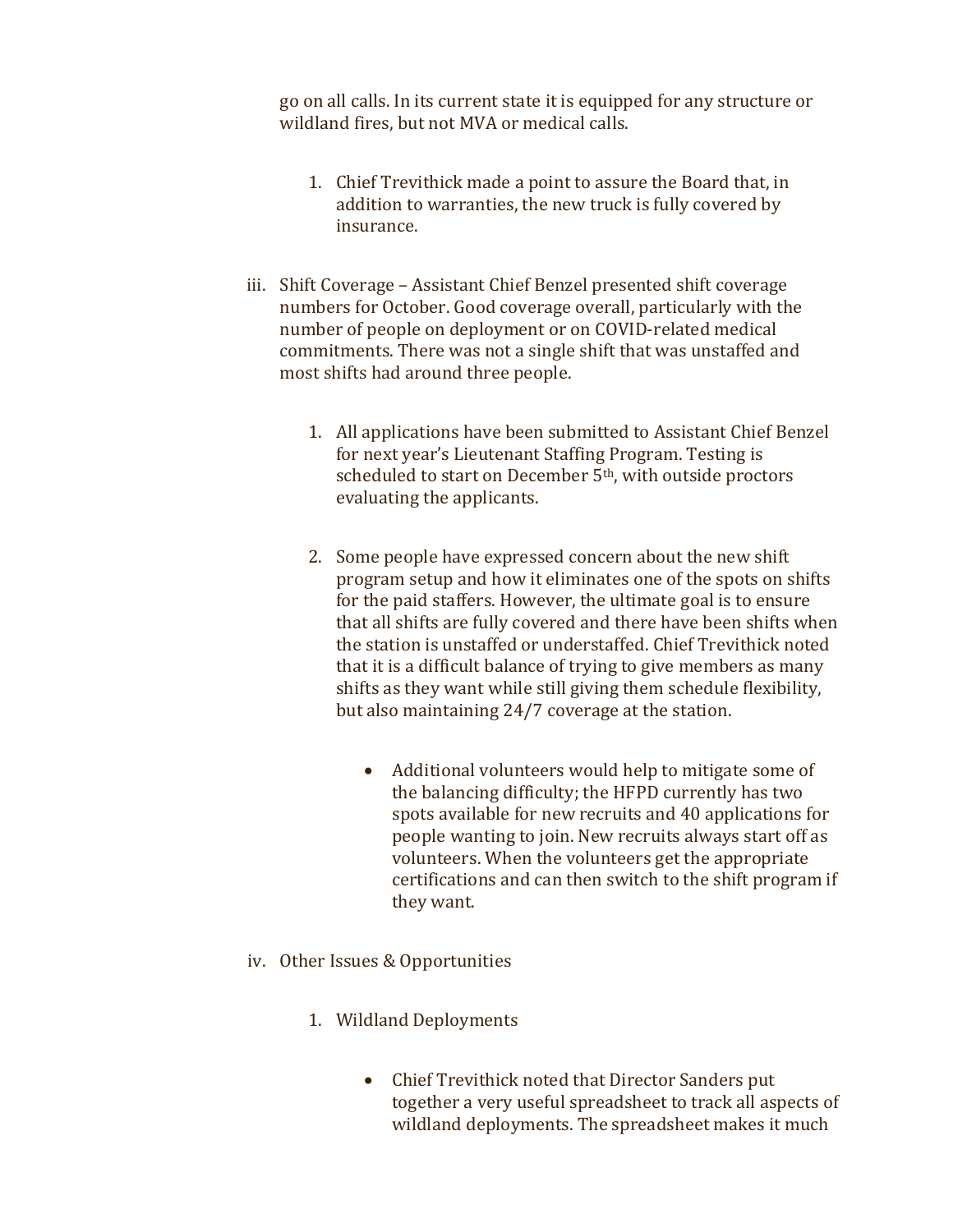easier to quickly see what people/equipment/apparatus are going out, when they are due back, the amount and status of reimbursements, and resulting income due to the District. The spreadsheet is available on Google Drive for Board Members to review at any time.

- In addition to the financial benefit, deployed members get more opportunity to diversify their training and secure more advanced wildland qualifications. Before firefighters can be approved for deployments, they must have taken a wildland class in which they receive a taskbook. In order to be eligible for advanced wildland certifications (Engine Boss, Firing Boss, etc.), firefighters need to get signatures in their taskbook. Each item with a signature attests to your experience on wildfires with that particular task, and the chance to address some of the tasks are not necessarily possible when dealing only with local fires. The opportunity for deployment is proving additionally motivating for members to take more wildland classes, in order to increase their chance of getting called.
- 2. Boulder County is working on setting up a closest unit dispatch program and it is scheduled to start next week. Based on the Emergency Medical Dispatch (EMD) System, a code is assigned, which tells the responder whether the call is emergent of nonemergent. The program is still in the preliminary phase and going mostly to the career Departments initially because they have Mobile Data Computers (MDC) and many of the volunteer departments do not. Additionally, none of the HFPD rigs have GPS on them so Hygiene is toned based on the location of the Station, as opposed to the location of individual apparatus. Right now, EMD tells us whether we should respond emergent or non-emergent, but we have the option to choose otherwise, depending on our ETA, conditions, medical info, etc. Director Snyder will add this as an agenda item for the December Board meeting to discuss in more detail.

### VII. OLD BUSINESS

a. Post Office Lease – Jim Turner joined the meeting to advise on the post office lease.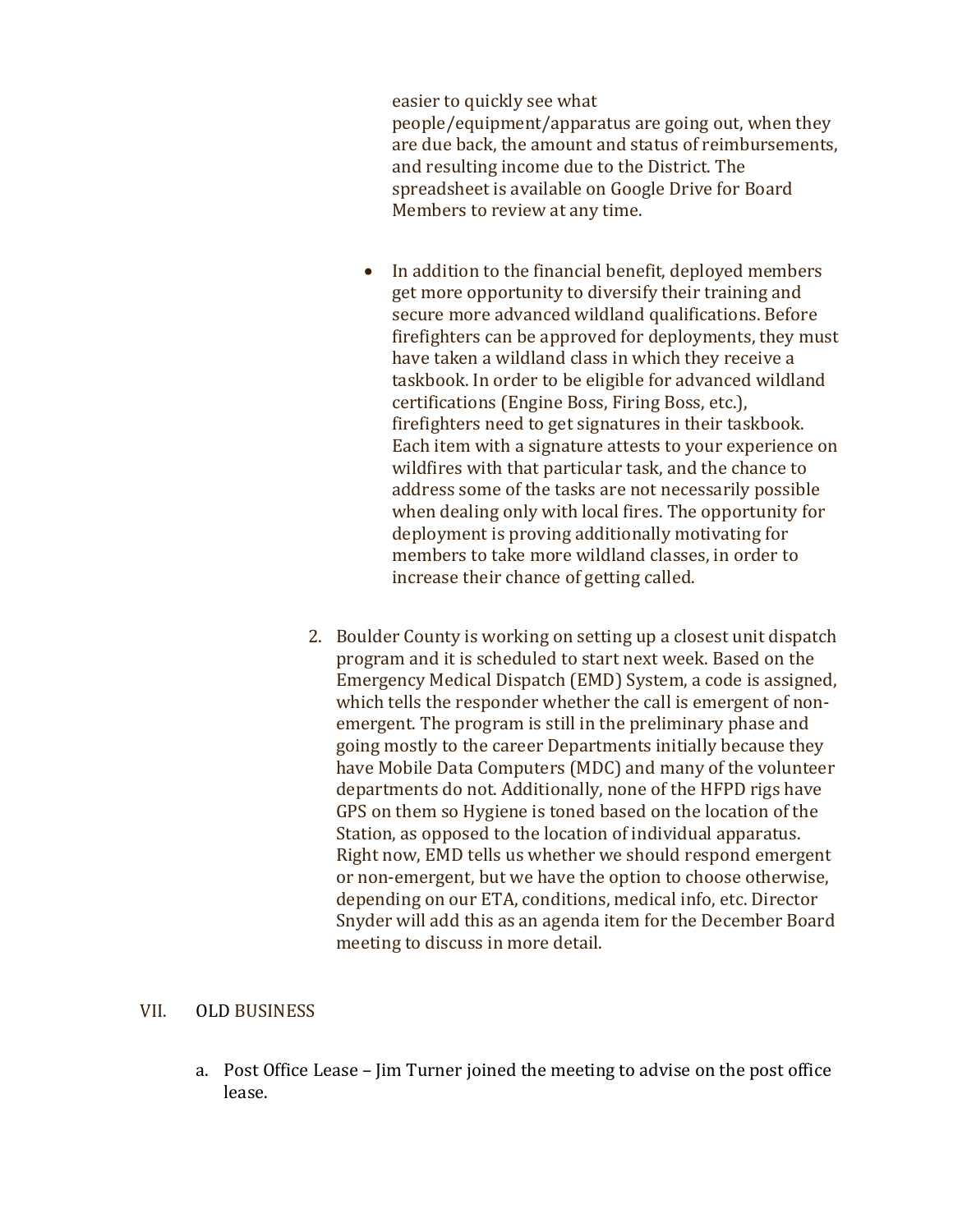- i. A MOTION to go into executive session to discuss the post office lease was made by Director Martin. Director Brinkman seconded and the motion was approved by unanimous vote.
- b. Christmas Party COVID infection rates are spiking in Boulder and across the country. Consequently, Boulder County dropped the maximum allowable group size to 50 from 100, and it could go even lower over the next couple of months. Because of the uncertainties relating to social gathering restrictions in the near future, it was decided it was best to put the Christmas party off until mid-January. As we get closer to that date, we can make a more informed decision based on social distancing restrictions in place at that time. In this way, we can still reserve the caterer and location for the party, and cancel if needed. (Both businesses asked for a week's notice.) If it is determined that group gathering limits are too restrictive in January, the party will likely be pushed out to sometime in the Spring.
	- A MOTION to tentatively schedule the Christmas party for January 15th and make a final decision at the December Board meeting was made by Director Snyder. Director Martin seconded and the motion was approved by unanimous vote.
- c. Cooperative Opportunities/Resource Sharing No discussion
- VIII. NEW BUSINESS NONE
- IX. AGENDA NEXT MONTH
	- a. Work Session No discussion
	- b. Regular Meeting No discussion
- X. ADJOURNMENT The meeting was adjourned at the close of the executive session.

Motion/Resolution Summary:

- MOTION to approve the regular meeting minutes
- $\bullet$  MOTION to tentatively schedule the Christmas party for January 15<sup>th</sup>